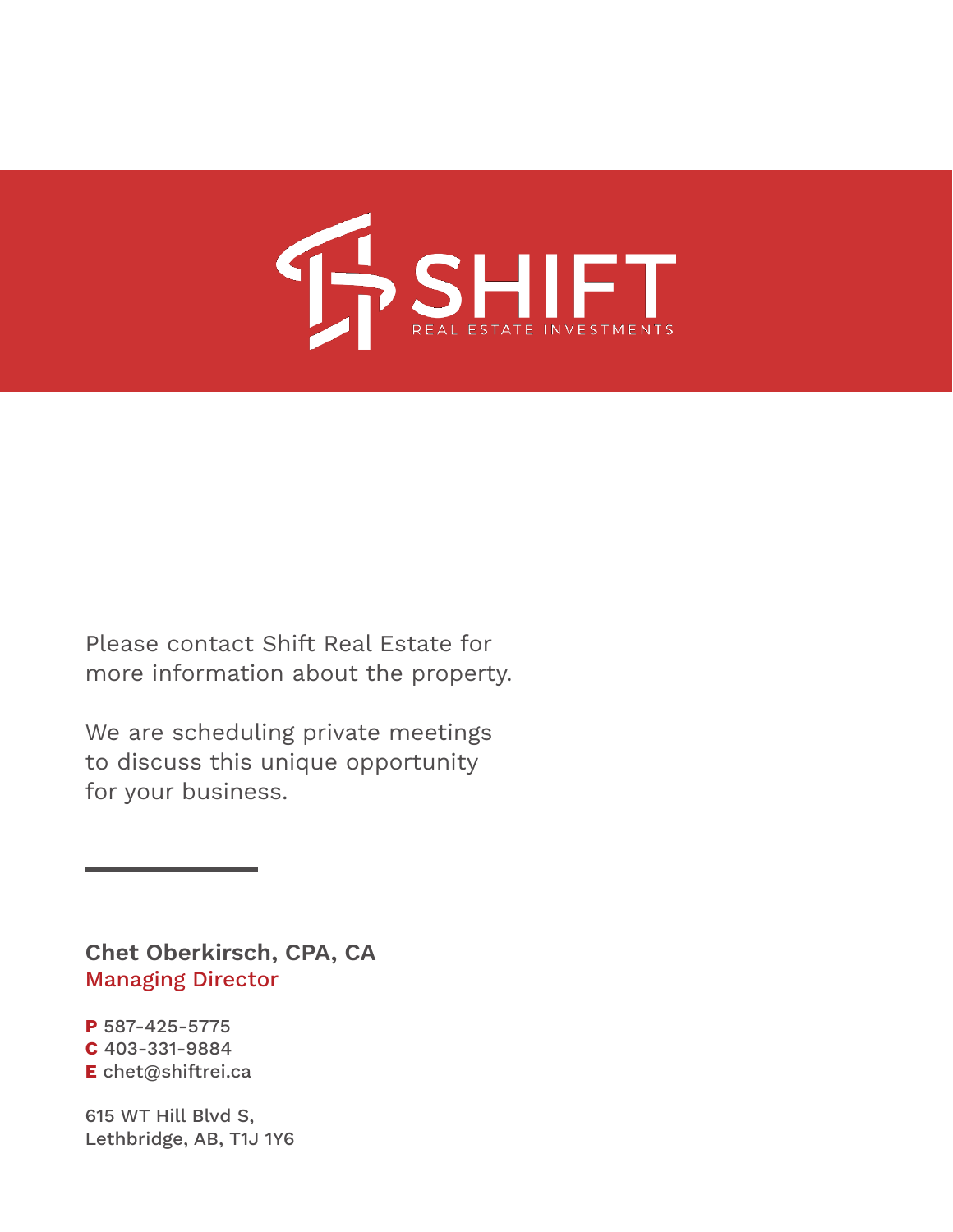









# Unit #30, 420 34 Street S 3,360 sf of Space Available

Lethbridge, Alberta

Chet Oberkirsch

Managing Director 403 331 9884 chet@shiftrei.ca shiftrei.ca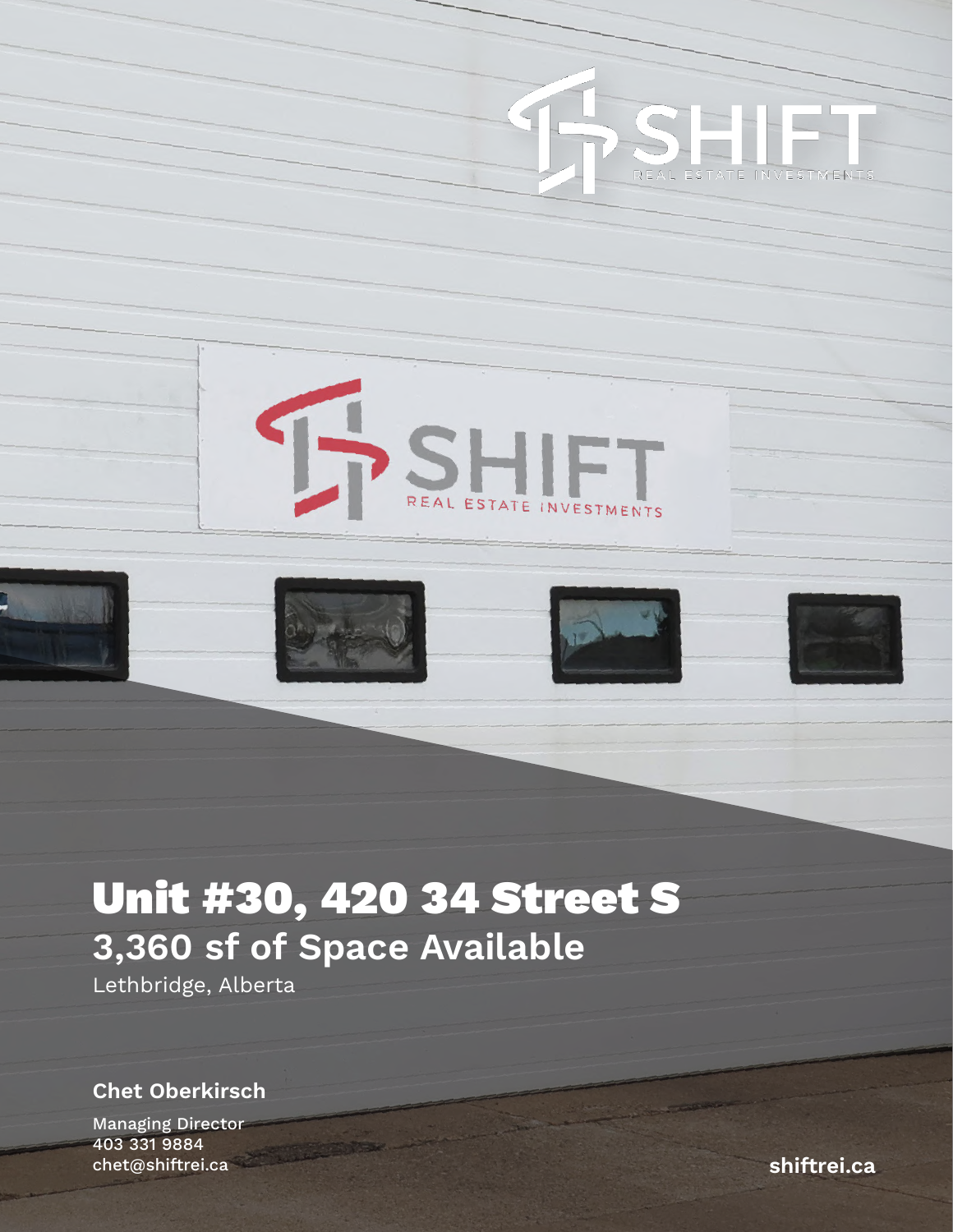## **PROPERTY** HIGHLIGHTS

Year Built 1978 | Renovated 2012

Zoning Industrial Business (IB)

Space 3,360 sf

Pricing \$10 spf

Additional Rent \$5.35 spf

Possession Immediately

Parking Shared Lot

## PROPERTY INFORMATION

#### 3, 360 Sq. Ft. of Space Available

Located in W.T. Hill Business Park, this property is a shared building with 3 other units in the automotive industry.

Ideal space for light industrial, warehouse, automotive, specialty manufacturing or agri-business. One large overhead door with office space inside the large bay and yard space available.

Quality neighbours including Glassmasters, Davis Wholesale, Shift Real Estate Maintenance, Ultimate Auto Care, Micro Paint + Dent Repair.

#### Demographics

Population of 101,324 people

Population of over 341,000 in the Lethbridge trading area

Median Family Income of \$95,000

Steady population growth of 0.58% annual expected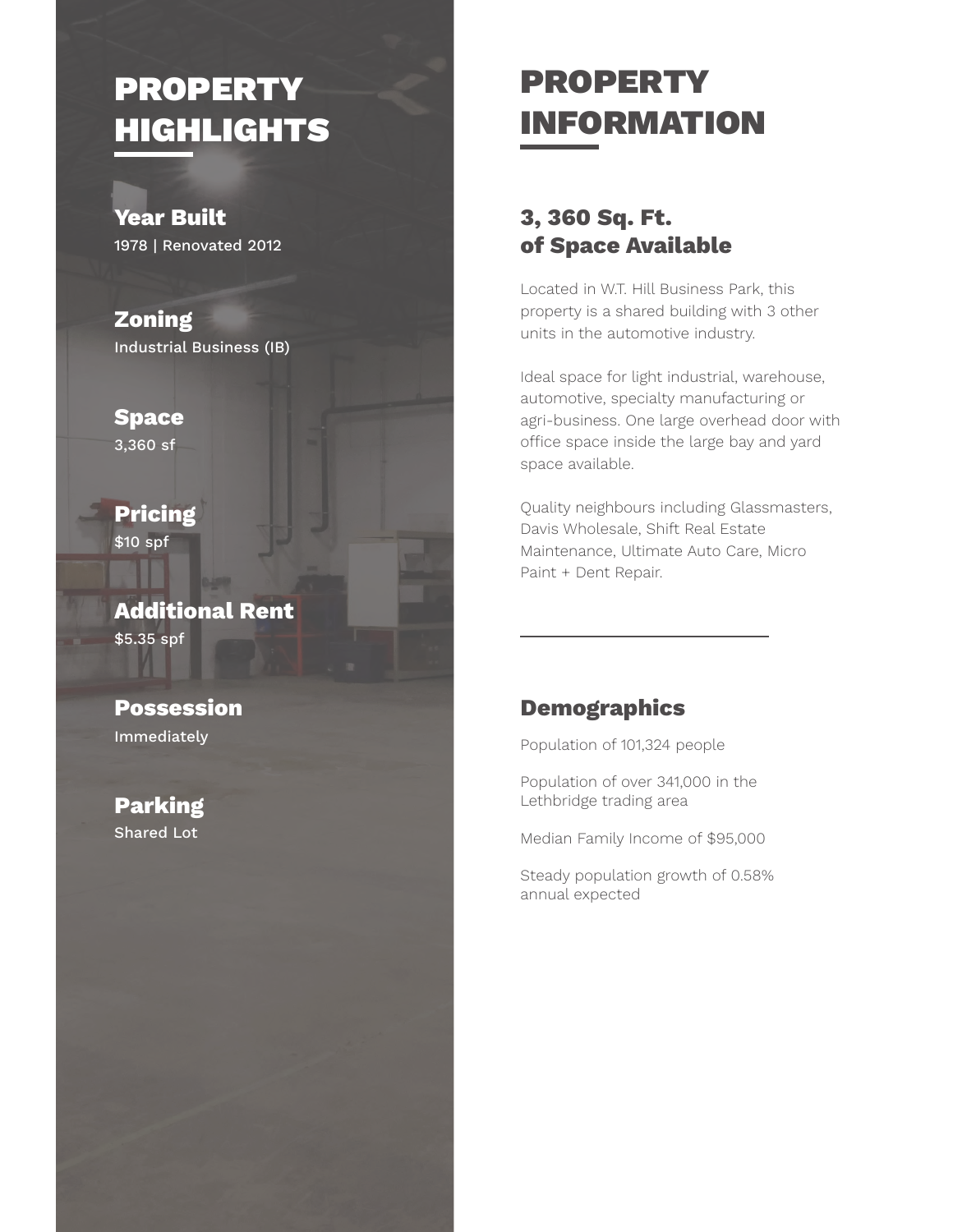## INDUSTRIAL BUSINESS











## POSSIBLE USES



& Building **Supplies** 



Building Trades & **Contractors** 



Warehouse Transportation Services









Manufacturing

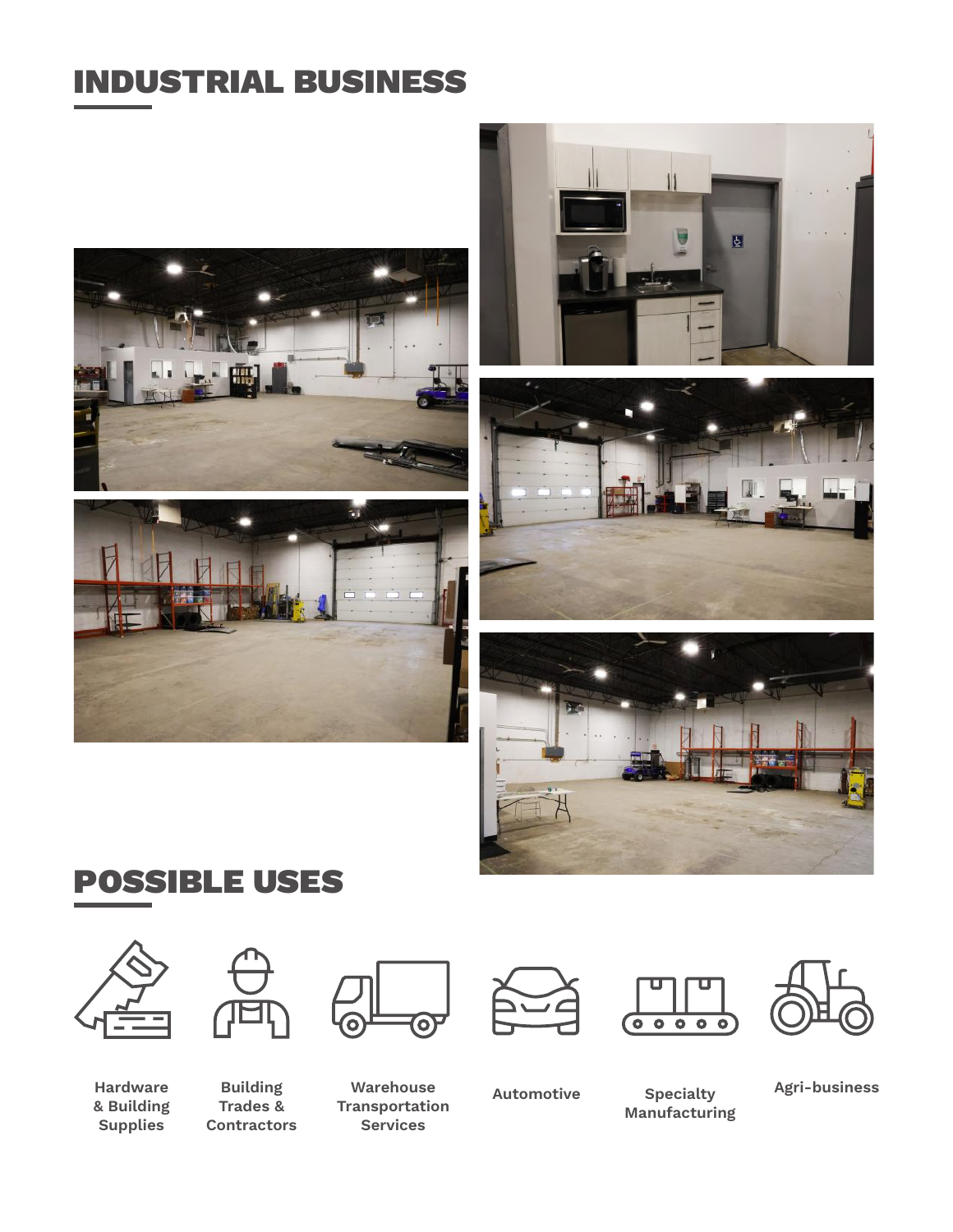### SITE PLAN



The information contained herein was obtained from sources which we deem reliable and, while thought to be correct,is not guaranteed or warranted by Shift Real Estate. nor can it form any part of any future contract.